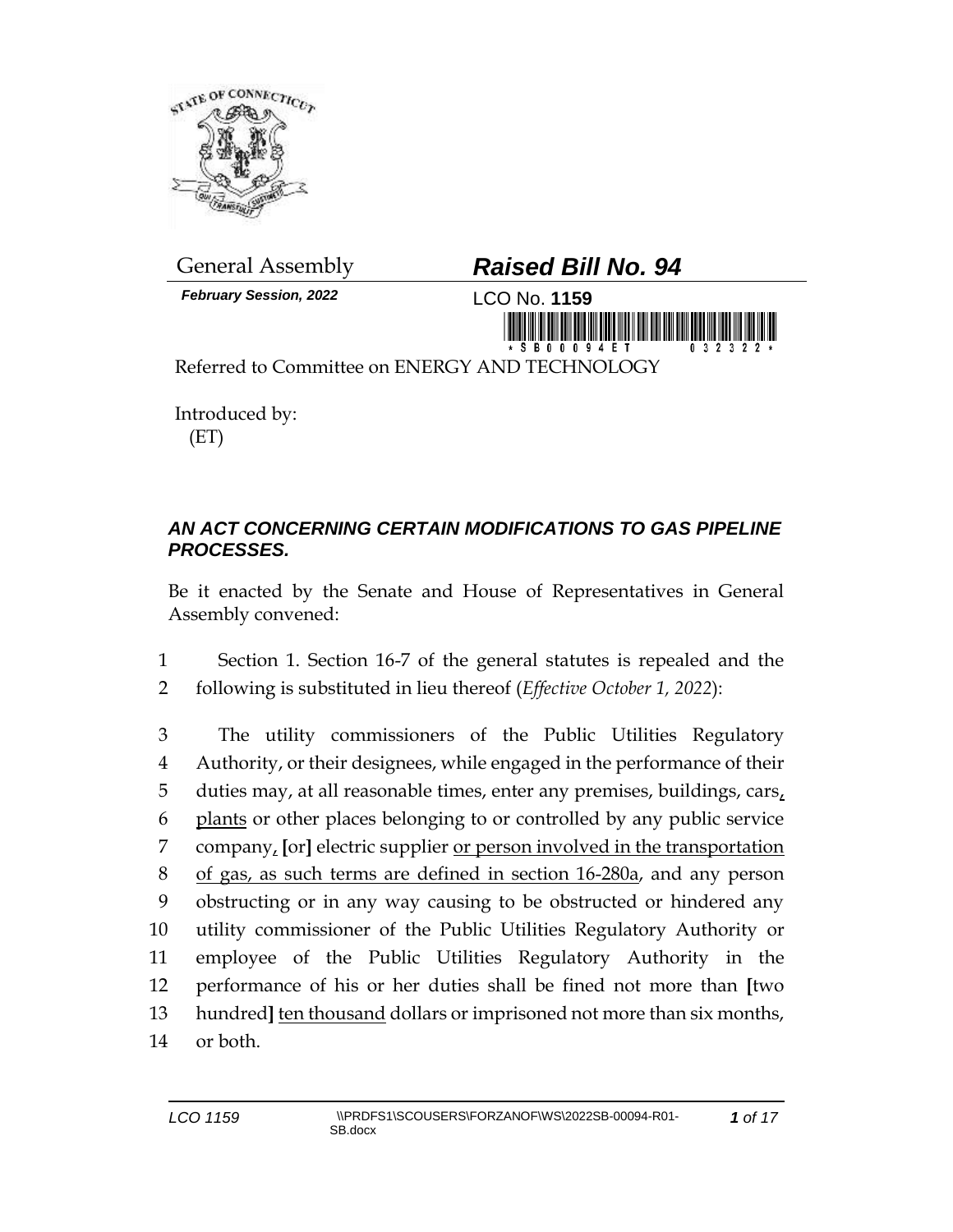Sec. 2. Section 16-8 of the general statutes is repealed and the following is substituted in lieu thereof (*Effective October 1, 2022*):

 (a) The Public Utilities Regulatory Authority may, in its discretion, delegate its powers, in specific cases, to one or more of its directors or to a hearing officer to ascertain the facts and report thereon to the authority. The authority, or any director thereof, in the performance of its duties or in connection with any hearing, or at the request of any person, corporation, company, town, borough or association, may summon and examine, under oath, such witnesses, and may direct the 24 production of, and examine or cause to be produced and examined, such books, records, vouchers, memoranda, documents, letters, contracts or other papers in relation to the affairs of any public service company or 27 person involved in the transportation of gas, as such terms are defined in section  $16-280a$ , as it may find advisable, and shall have the same powers in reference thereto as are vested in magistrates taking depositions. If any witness objects to testifying or to producing any book or paper on the ground that such testimony, book or paper may tend to incriminate him, and the authority directs such witness to testify or to produce such book or paper, and he complies, or if he is compelled so to do by order of court, he shall not be prosecuted for any matter concerning which he or she has so testified. The fees of witnesses summoned by the authority to appear before it under the provisions of this section, and the fees for summoning witnesses shall be the same as in the Superior Court. All such fees, together with any other expenses authorized by statute, the method of payment of which is not otherwise provided, shall, when taxed by the authority, be paid by the state, through the business office of the authority, in the same manner as court expenses. The authority may designate in specific cases a hearing officer who may be a member of its technical staff or a member of the Connecticut Bar engaged for that purpose under a contract approved by the Secretary of the Office of Policy and Management to hold a hearing and make report thereon to the authority. A hearing officer so designated shall have the same powers as the authority, or any director thereof, to conduct a hearing, except that only a director of the authority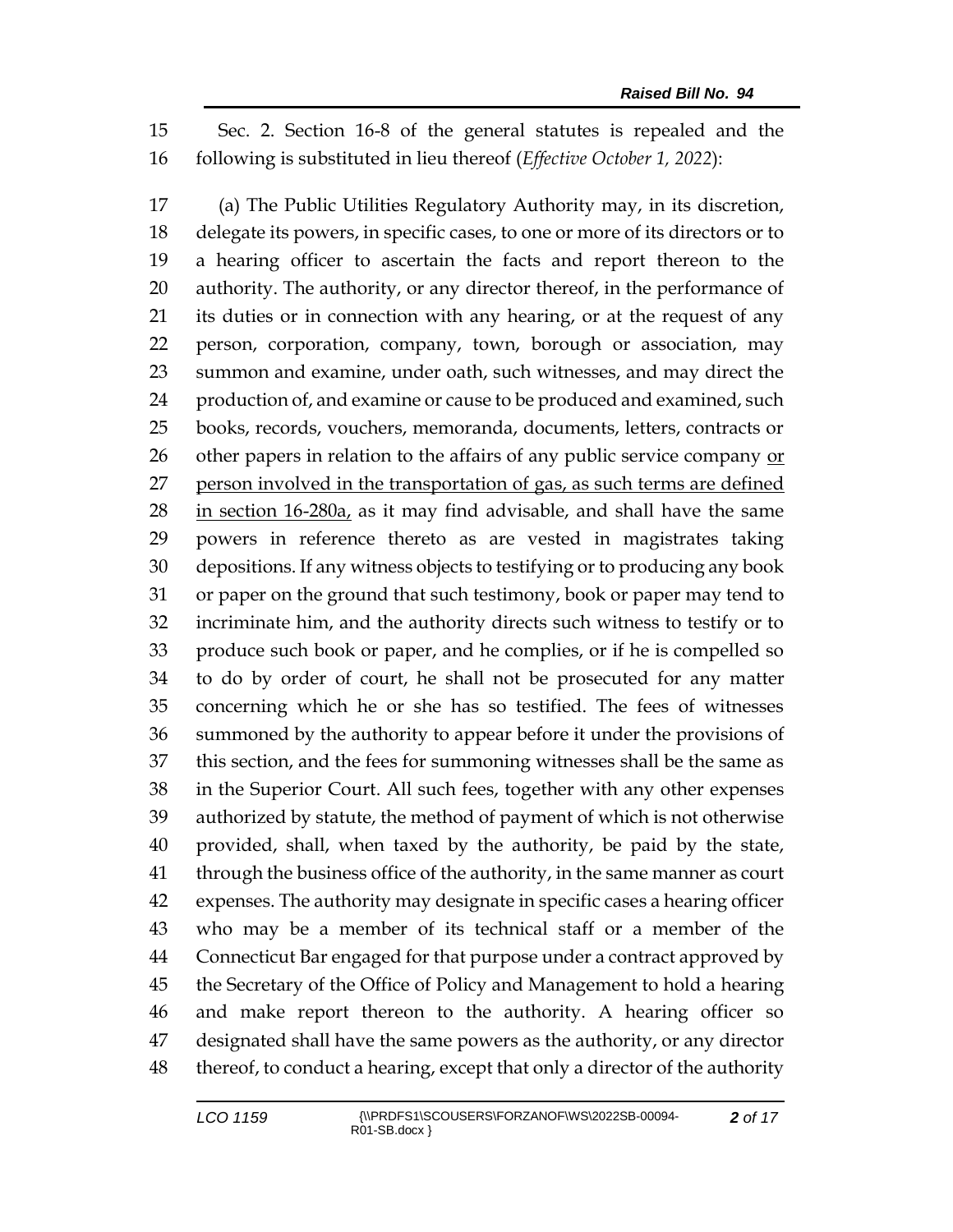shall have the power to grant immunity from prosecution to any witness who objects to testifying or to producing any book or paper on the ground that such testimony, book or paper may tend to incriminate him or her.

 (b) (1) The authority may employ professional personnel to perform management audits. The authority shall promptly establish such procedures as it deems necessary or desirable to provide for management audits to be performed on a regular or irregular schedule on all or any portion of the operating procedures and any other internal workings of any public service company or person involved in the transportation of gas, as such terms are defined in section 16-280a, including the relationship between any public service company or person involved in the transportation of gas, as such terms are defined in section 16-280a, and a related holding company or subsidiary, consistent with the provisions of section 16-8c, provided no such audit shall be performed on a community antenna television company, except with regard to any noncable communications services which the company may provide, or when (A) such an audit is necessary for the authority to perform its regulatory functions under the Communications Act of 1934, 47 USC 151, et seq., as amended from time 69 to time, other federal law or state law,  $(B)$  the cost of such an audit is warranted by a reasonably foreseeable financial, safety or service benefit to subscribers of the company which is the subject of such an audit, and (C) such an audit is restricted to examination of the operating procedures that affect operations within the state.

 (2) In any case where the authority determines that an audit is necessary or desirable, it may (A) order the audit to be performed by one of the management audit teams, (B) require the affected company 77 or person to perform the audit utilizing the company's own internal management audit staff as supervised by designated members of the authority's staff or the person's own internal management audit staff as 80 supervised by designated members of the authority's staff, or (C) require that the audit be performed under the supervision of designated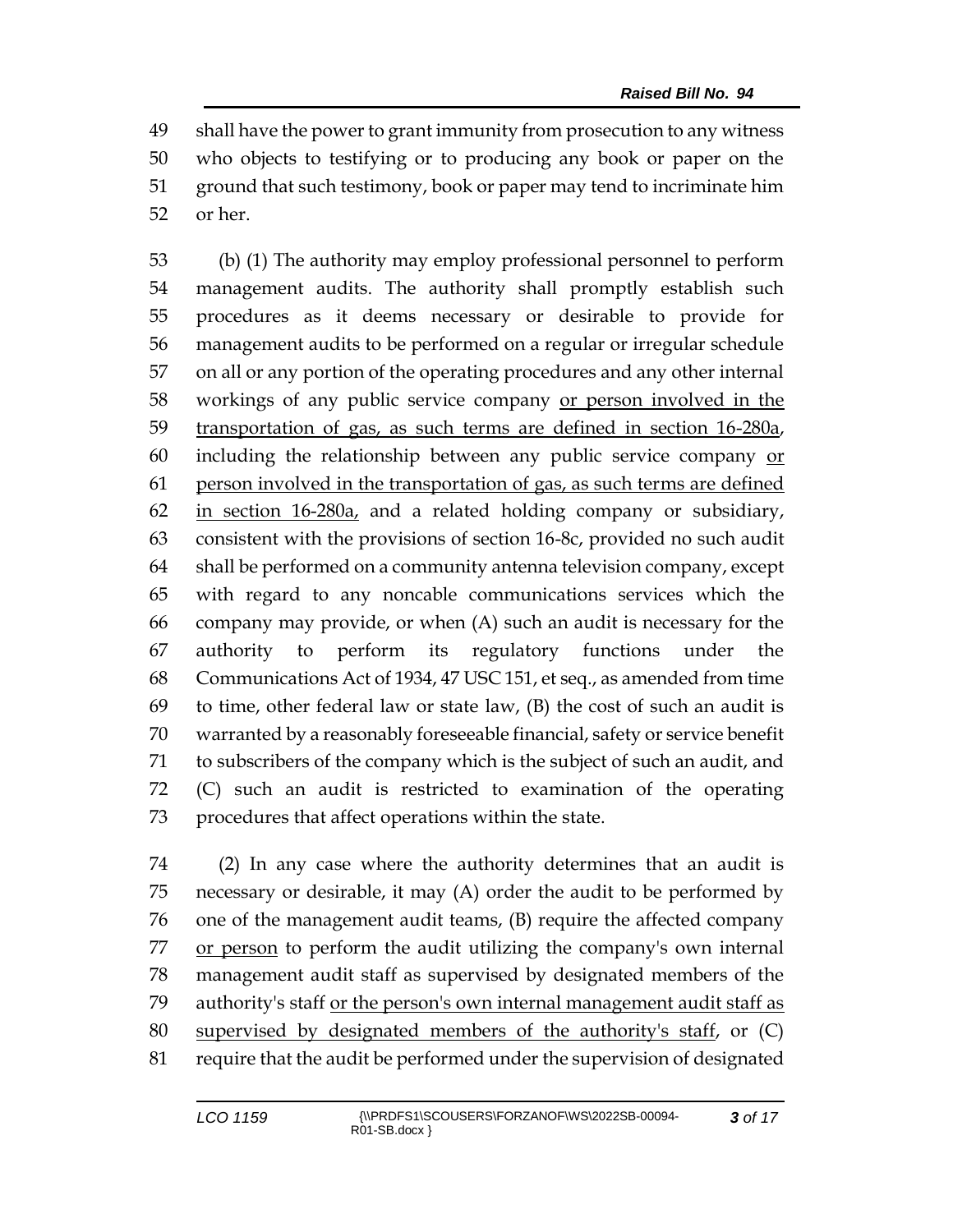members of the authority's staff by an independent management consulting firm selected by the authority, in consultation with the affected company or person. If the affected company or person has more than seventy-five thousand customers, such independent management consulting firm shall be of nationally recognized stature. All reasonable and proper expenses of the audits, including, but not limited to, the costs associated with the audit firm's testimony at a public hearing or other proceeding, shall be borne by the affected companies or persons and shall be paid by such companies or persons at such times and in such manner as the authority directs.

 (3) For purposes of this section, a complete audit shall consist of (A) a diagnostic review of all functions of the audited company or person, which shall include, but not be limited to, documentation of the operations of the company or person, assessment of the company's system of internal controls or assessment of the person's system of internal controls, and identification of any areas of the company or person which may require subsequent audits, and (B) the performance of subsequent focused audits identified in the diagnostic review and determined necessary by the authority. All audits performed pursuant to this section shall be performed in accordance with generally accepted management audit standards. The authority shall adopt regulations in accordance with the provisions of chapter 54 setting forth such generally accepted management audit standards. Each audit of a community antenna television company shall be consistent with the provisions of the Communications Act of 1934, 47 USC 151, et seq., as amended from time to time, and of any other applicable federal law. The authority shall certify whether a portion of an audit conforms to the provisions of this section and constitutes a portion of a complete audit.

 (4) A complete audit of each portion of each gas company or electric distribution company having more than seventy-five thousand customers shall begin no less frequently than every six years, so that a complete audit of such a company's operations shall be performed every six years. Such an audit of each such company having more than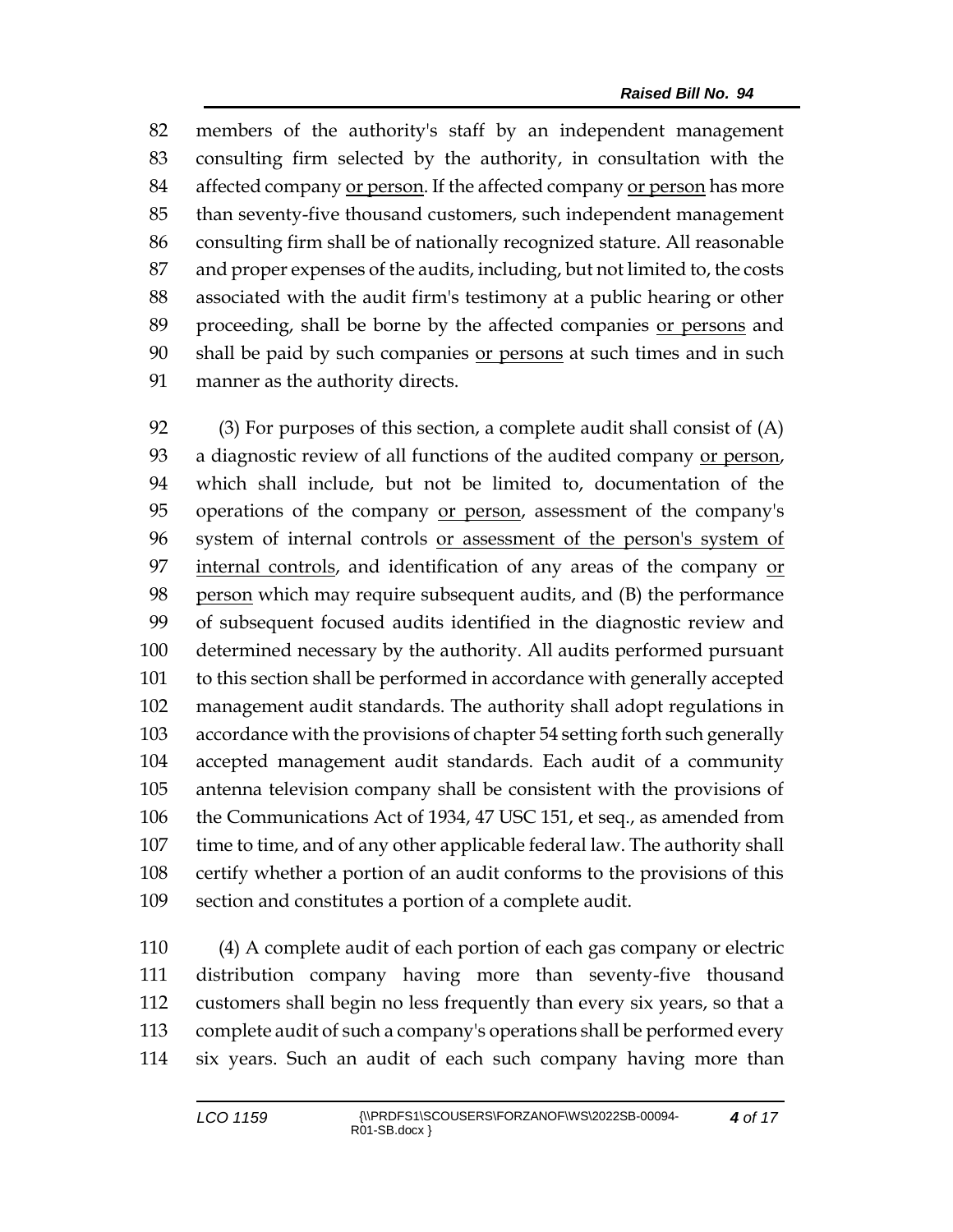seventy-five thousand customers shall be updated as required by the authority.

 (5) The results of an audit performed pursuant to this section shall be filed with the authority and shall be open to public inspection. Upon completion and review of the audit, if the person or firm performing or supervising the audit determines that any of the operating procedures or any other internal workings of the affected public service company or person involved in the transportation of gas, as such terms are 123 defined in section 16-280a, are inefficient, improvident, unreasonable, negligent or in abuse of discretion, the authority may, after notice and opportunity for a hearing, order the affected public service company or person involved in the transportation of gas, as such terms are defined in section 16-280a, to adopt such new or altered practices and procedures as the authority shall find necessary to promote efficient and adequate service to meet the public convenience and necessity. The authority shall annually submit a report of audits performed pursuant to this section to the joint standing committee of the General Assembly having cognizance of matters relating to public utilities which report shall include the status of audits begun but not yet completed and a summary of the results of audits completed. Any such report may be submitted electronically.

 (6) All reasonable and proper costs and expenses, as determined by the authority, of complying with any order of the authority pursuant to this subsection shall be recognized by the authority for all purposes as 139 proper business expenses of the affected company or person.

 (7) After notice and hearing, the authority may modify the scope and schedule of a management audit of a telephone company which is subject to an alternative form of regulation so that such audit is consistent with that alternative form of regulation.

 (c) Nothing in this section shall be deemed to interfere or conflict with any powers of the authority or its staff provided elsewhere in the general statutes, including, but not limited to, the provisions of this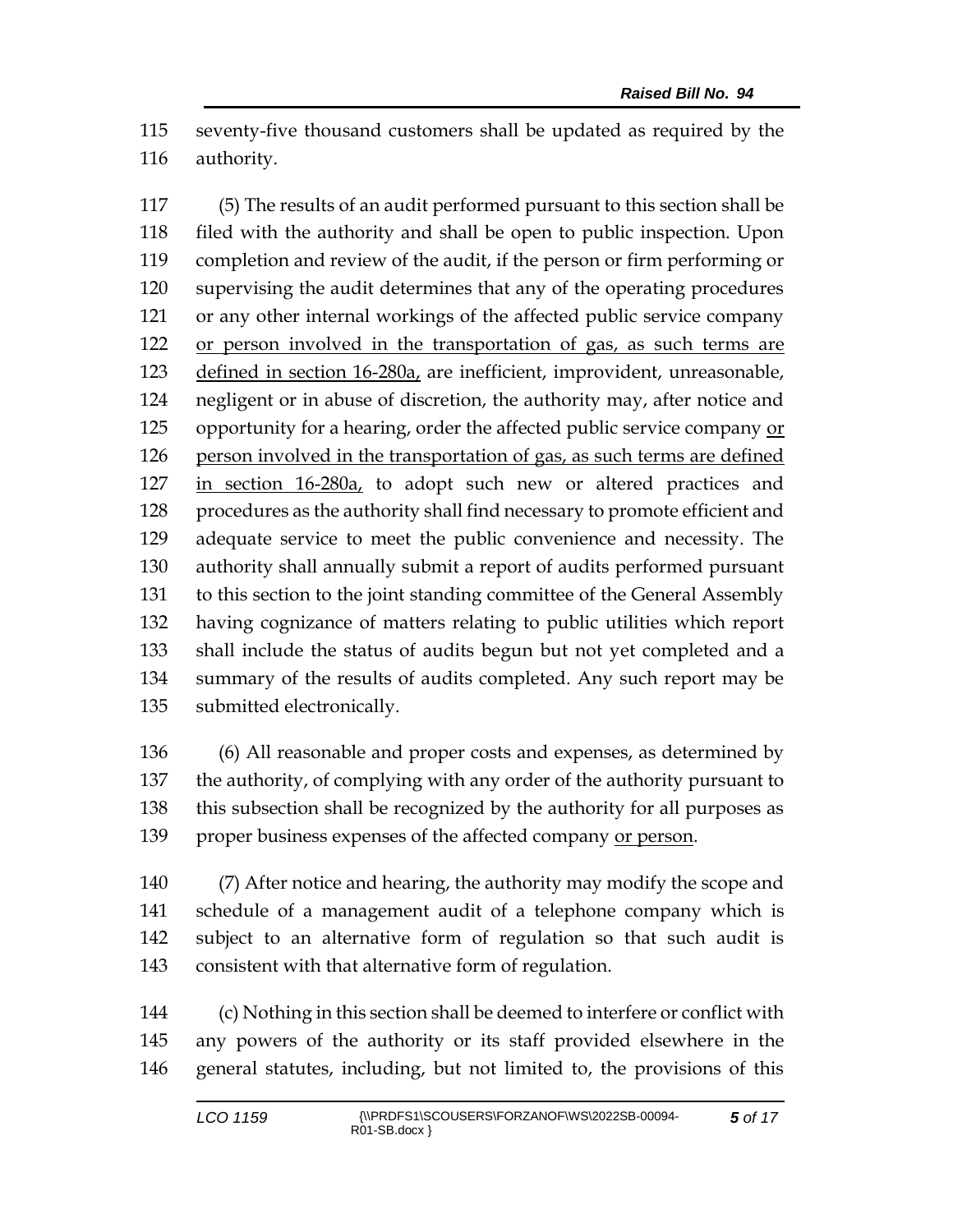section and sections 16-7, as amended by this act, 16-28 and 16-32, to conduct an audit, investigation or review of the books, records, **[**plant**]** plants and equipment of any regulated public service company or person involved in the transportation of gas, as such terms are defined in section 16-280a.

 Sec. 3. Section 16-8a of the general statutes is repealed and the following is substituted in lieu thereof (*Effective October 1, 2022*):

 (a) No public service company, as defined in section 16-1, holding company, as defined in section 16-47, person involved in the transportation of gas, as such terms are defined in section 16-280a, or Nuclear Regulatory Commission licensee operating a nuclear power generating facility in this state, or person, firm, corporation, contractor or subcontractor directly or indirectly providing goods or services to 160 such public service company, holding company, person involved in the transportation of gas or licensee, may take or threaten to take any retaliatory action against an employee for the employee's disclosure of (1) any matter involving the substantial misfeasance, malfeasance or nonfeasance in the management of such public service company, holding company, person involved in the transportation of gas or licensee, or (2) information pursuant to section 31-51m. Any employee found to have knowingly made a false disclosure shall be subject to disciplinary action by the employee's employer, up to and including dismissal.

 (b) Any employee of such a public service company, holding company, person involved in the transportation of gas or licensee, or of any person, firm, corporation, contractor or subcontractor directly or indirectly providing goods or services to such a public service company, 174 holding company, person involved in the transportation of gas or licensee, having knowledge of any of the following may transmit all facts and information in the employee's possession to the Public Utilities Regulatory Authority: (1) Any matter involving substantial misfeasance, malfeasance or nonfeasance in the management of such public service company, holding company, person involved in the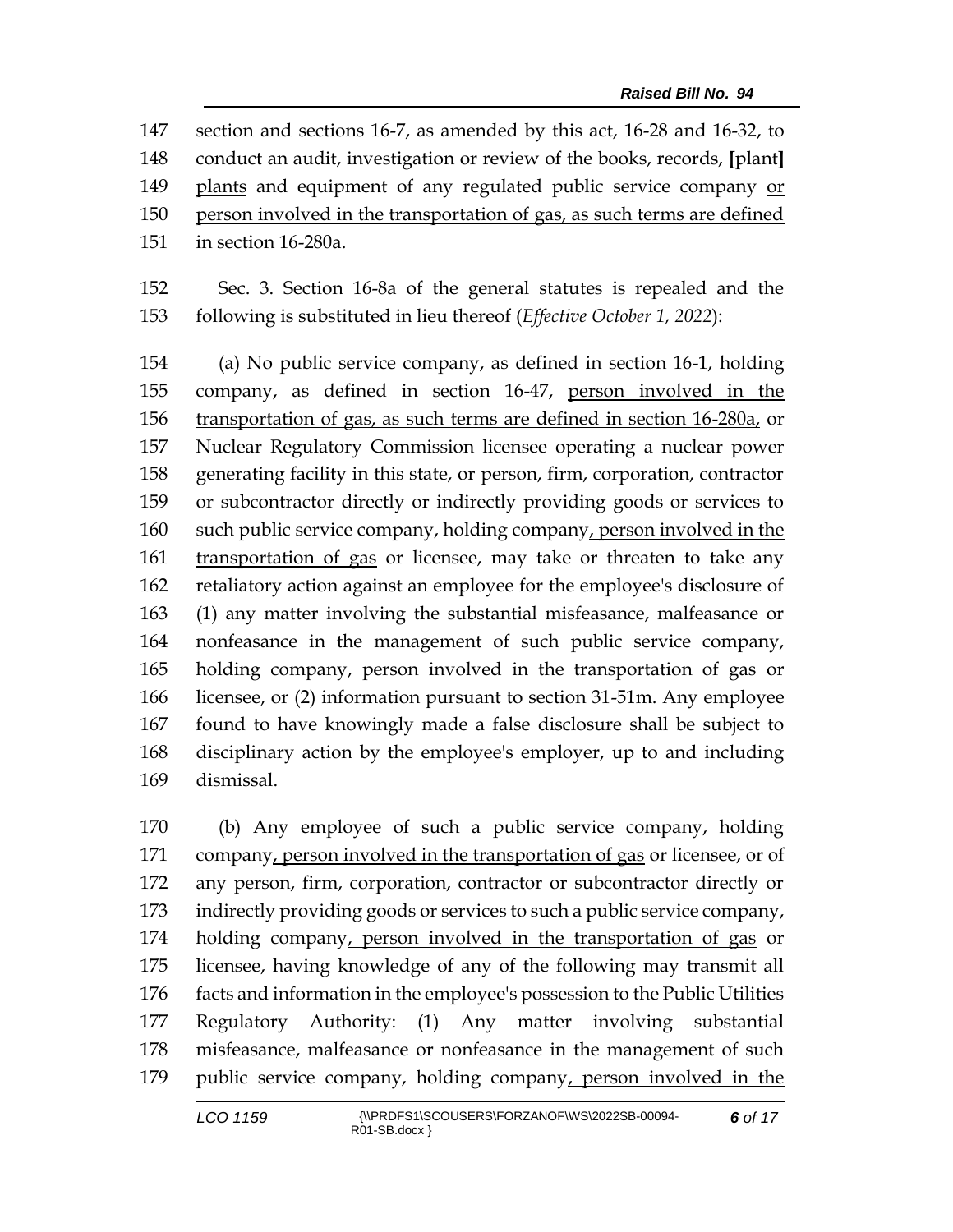transportation of gas or licensee; or (2) any matter involving retaliatory action or the threat of retaliatory action taken against an employee who has reported the misfeasance, malfeasance or nonfeasance, in the management of such public service company, holding company, person 184 involved in the transportation of gas or licensee. With regard to any matter described in subdivision (1) of this subsection, the authority shall investigate such matter in accordance with the provisions of section 16- 8, as amended by this act, and shall not disclose the identity of such employee without the employee's consent unless it determines that such disclosure is unavoidable during the course of the investigation. With regard to any matter described in subdivision (2) of this subsection, the matter shall be handled in accordance with the procedures set forth in subsections (c) and (d) of this section.

 (c) (1) Not more than ninety business days after receipt of a written complaint, in a form prescribed by the authority, by an employee alleging the employee's employer has retaliated against an employee in violation of subsection (a) of this section, the authority shall make a preliminary finding in accordance with this subsection.

 (2) Not more than five business days after receiving a written complaint, in a form prescribed by the authority, the authority shall notify the employer by certified mail. Such notification shall include a description of the nature of the charges and the substance of any relevant supporting evidence. The employer may submit a written response and both the employer and the employee may present rebuttal statements in the form of affidavits from witnesses and supporting documents and may meet with the authority informally to respond verbally about the nature of the employee's charges. The authority shall consider in making its preliminary finding as provided in subdivision (3) of this subsection any such written and verbal responses, including affidavits and supporting documents, received by the authority not more than twenty business days after the employer receives such notice. Any such response received after twenty business days shall be considered by the authority only upon a showing of good cause and at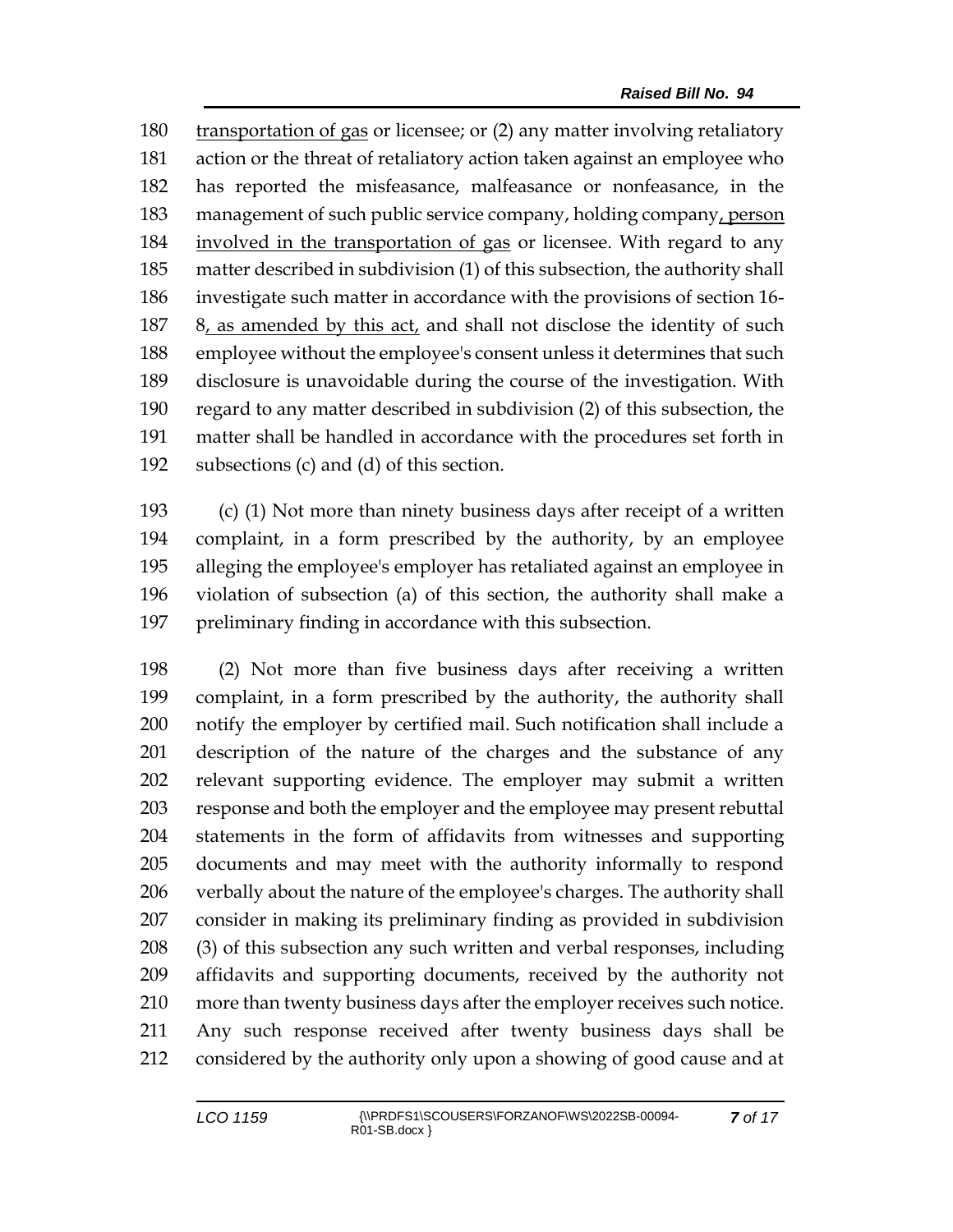the discretion of the authority. The authority shall make its preliminary finding as provided in subdivision (3) of this subsection based on information described in this subdivision, without a public hearing.

 (3) Unless the authority finds by clear and convincing evidence that the adverse employment action was taken for a reason unconnected with the employee's report of substantial misfeasance, malfeasance or nonfeasance, there shall be a rebuttable presumption that an employee was retaliated against in violation of subsection (a) of this section if the authority finds that: (A) The employee had reported substantial misfeasance, malfeasance or nonfeasance in the management of the 223 public service company, holding company, person involved in the 224 transportation of gas or licensee; (B) the employee was subsequently discharged, suspended, demoted or otherwise penalized by having the employee's status of employment changed by the employee's employer; and (C) the subsequent discharge, suspension, demotion or other penalty followed the employee's report closely in time.

 (4) If such findings are made, the authority shall issue an order requiring the employer to immediately return the employee to the employee's previous position of employment or an equivalent position pending the completion of the authority's full investigatory proceeding pursuant to subsection (d) of this section.

 (d) Not later than thirty days after making a preliminary finding in accordance with the provisions of subsection (c) of this section, the authority shall initiate a full investigatory proceeding in accordance with the provisions of section 16-8, as amended by this act, at which time 238 the employer shall have the opportunity to rebut the presumption. The authority may issue orders, impose civil penalties, order payment of back pay or award attorneys' fees in a manner that conforms with the 241 notice and hearing provisions in section 16-41, as amended by this act, against a public service company, holding company, person involved in the transportation of gas or licensee or a person, firm, corporation, contractor or subcontractor directly or indirectly providing goods or services to such public service company, holding company, person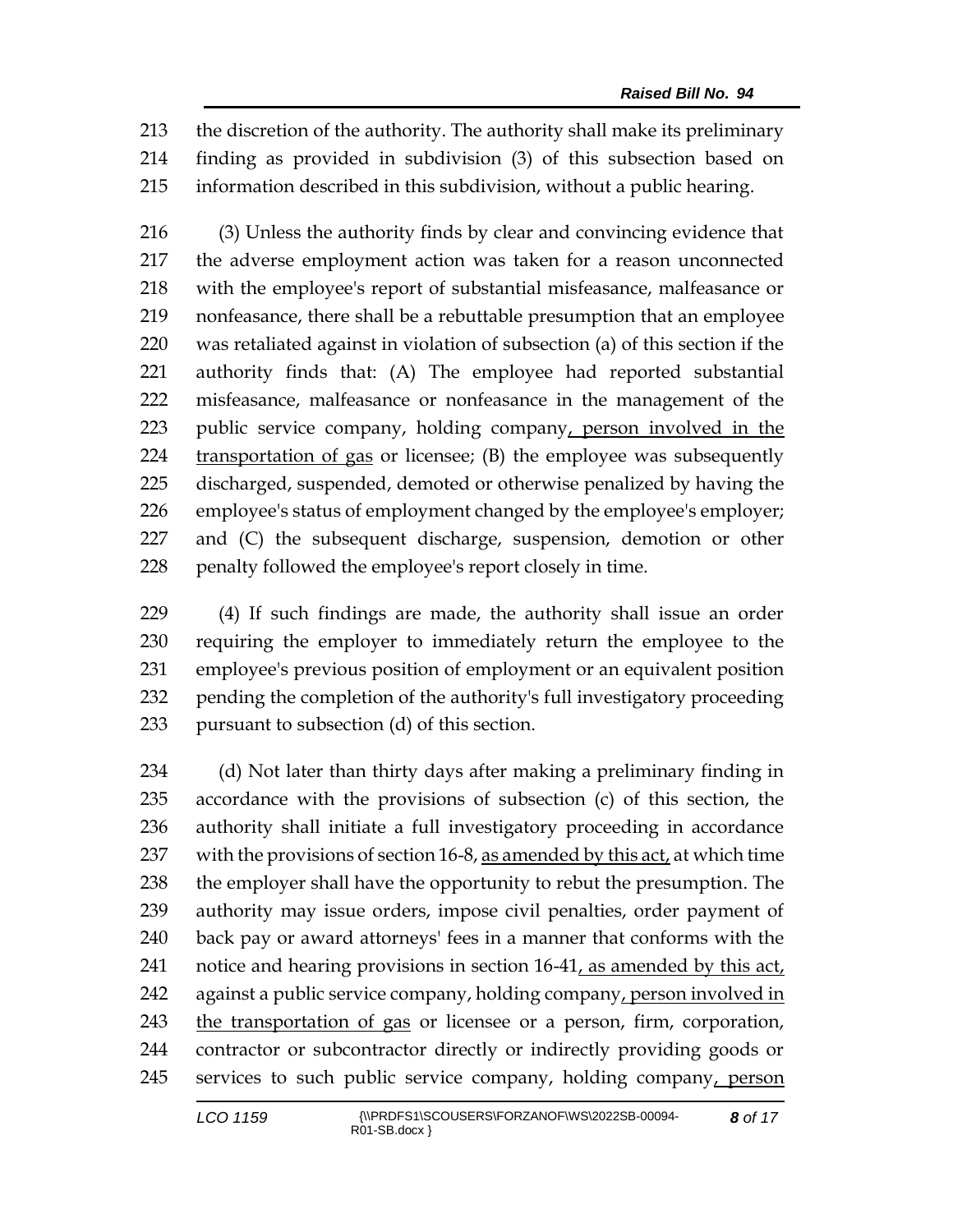involved in the transportation of gas or licensee, in order to enforce the provisions of this section.

 (e) If an employee or former employee of such a public service company, holding company, person involved in the transportation of 250 gas or licensee, or of a person, firm, corporation, contractor or subcontractor directly or indirectly providing goods or services to such a public service company, holding company, person involved in the transportation of gas or licensee, having knowledge of any matter involving the substantial misfeasance, malfeasance or nonfeasance in 255 the management of such public service company, holding company, person involved in the transportation of gas or licensee, enters into an agreement with the employee's employer that contains a provision directly or indirectly discouraging the employee from presenting a written complaint or testimony concerning such misfeasance, malfeasance or nonfeasance in any legislative, administrative or judicial proceeding, such provision shall be void as against public policy.

 (f) The Public Utilities Regulatory Authority shall adopt regulations, in accordance with chapter 54, to carry out the provisions of this section. Such regulations shall include the following: (1) The procedures by which a complaint may be brought pursuant to subsection (a) of this section; (2) the time period in which such a complaint may be brought; (3) the time period by which the authority shall render a decision pursuant to subsection (d) of this section; (4) the form on which written complaints shall be submitted to the authority by an employee pursuant to subsection (c) of this section; and (5) the requirement that a notice be posted in the workplace informing all employees of any public service company, holding company, person involved in the transportation of 273 gas and licensee and of any person, firm, corporation, contractor or subcontractor directly or indirectly providing goods or services to a company or licensee, as defined in subsection (b) of this section, of their rights under this section, including the right to be reinstated in accordance with subsection (c) of this section.

Sec. 4. Section 16-11 of the general statutes is repealed and the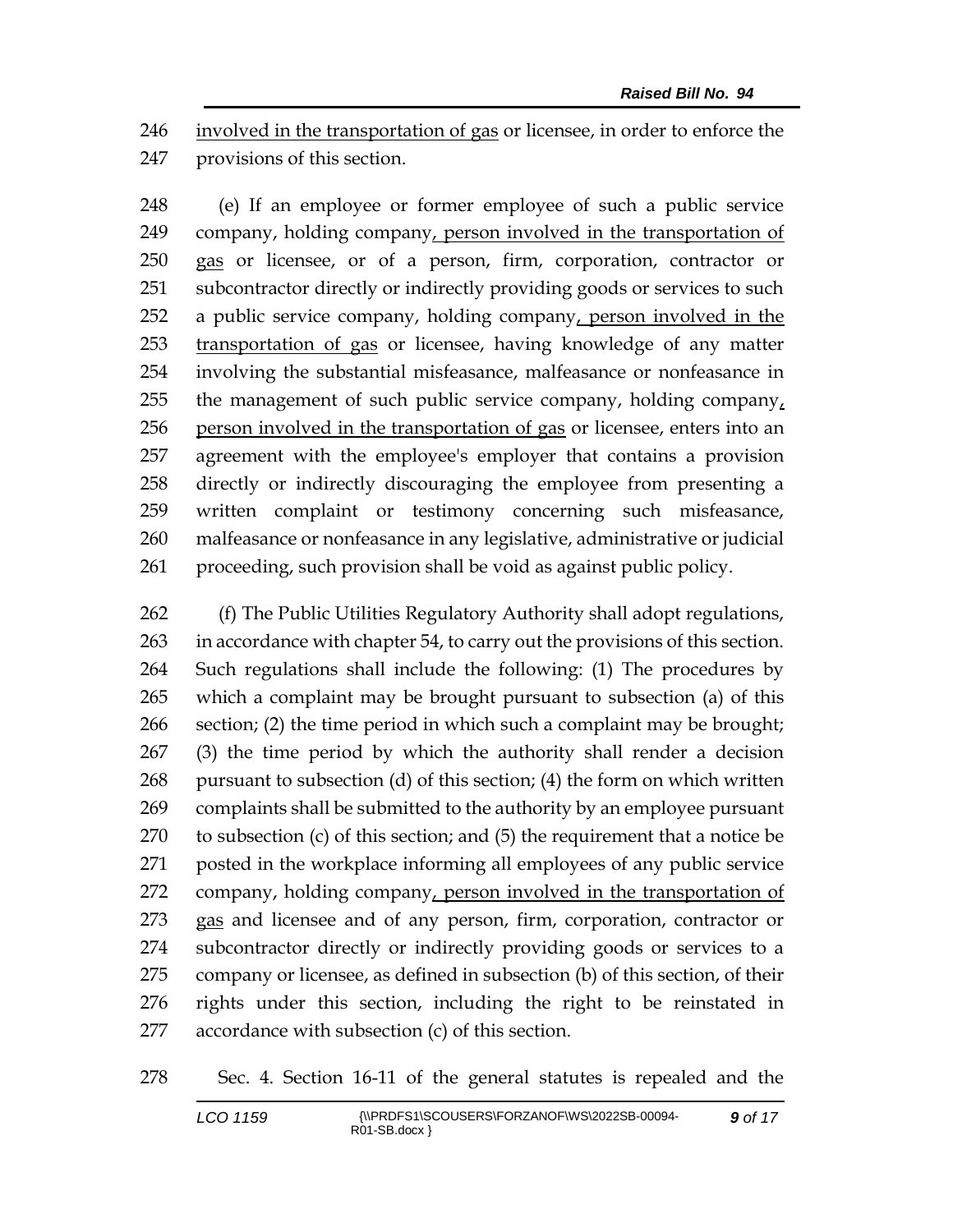## following is substituted in lieu thereof (*Effective October 1, 2022*):

 The Public Utilities Regulatory Authority shall, so far as is practicable, keep fully informed as to the condition of the plant, equipment and manner of operation of all public service companies and persons involved in the transportation of gas, as such terms are defined 284 in section 16-280a, in respect to their adequacy and suitability to accomplish the duties imposed upon such companies by law and in respect to their relation to the safety of the public and of the employees of such companies or persons. The authority may order such reasonable improvements, repairs or alterations in such plant or equipment, or such changes in the manner of operation, as may be reasonably necessary in the public interest. The general purposes of this section and sections 16- 19, 16-25, 16-43 and 16-47 are to assure to the state of Connecticut its full powers to regulate its public service companies, to increase the powers of the Public Utilities Regulatory Authority and to promote local control of the public service companies of this state, and said sections shall be so construed as to effectuate these purposes.

 Sec. 5. Section 16-16 of the general statutes is repealed and the following is substituted in lieu thereof (*Effective October 1, 2022*):

298 Each public service company, person involved in the transportation 299 of gas, as such terms are defined in section  $16-280a_1$  and electric supplier subject to regulation by the Public Utilities Regulatory Authority shall, in the event of any accident attended with personal injury or involving public safety, which was or may have been connected with or due to the operation of its **[**or his**]** property, or caused by contact with the wires of any public service company or electric supplier, notify the authority thereof, by telephone or otherwise, as soon as may be reasonably possible after the occurrence of such accident, unless such accident is a minor accident, as defined by regulations of the authority. Each such person, company or electric supplier shall report such minor accidents to the authority in writing, in summary form, once each month. If notice of such accident, other than a minor accident, is given otherwise than in writing, it shall be confirmed in writing within five days after the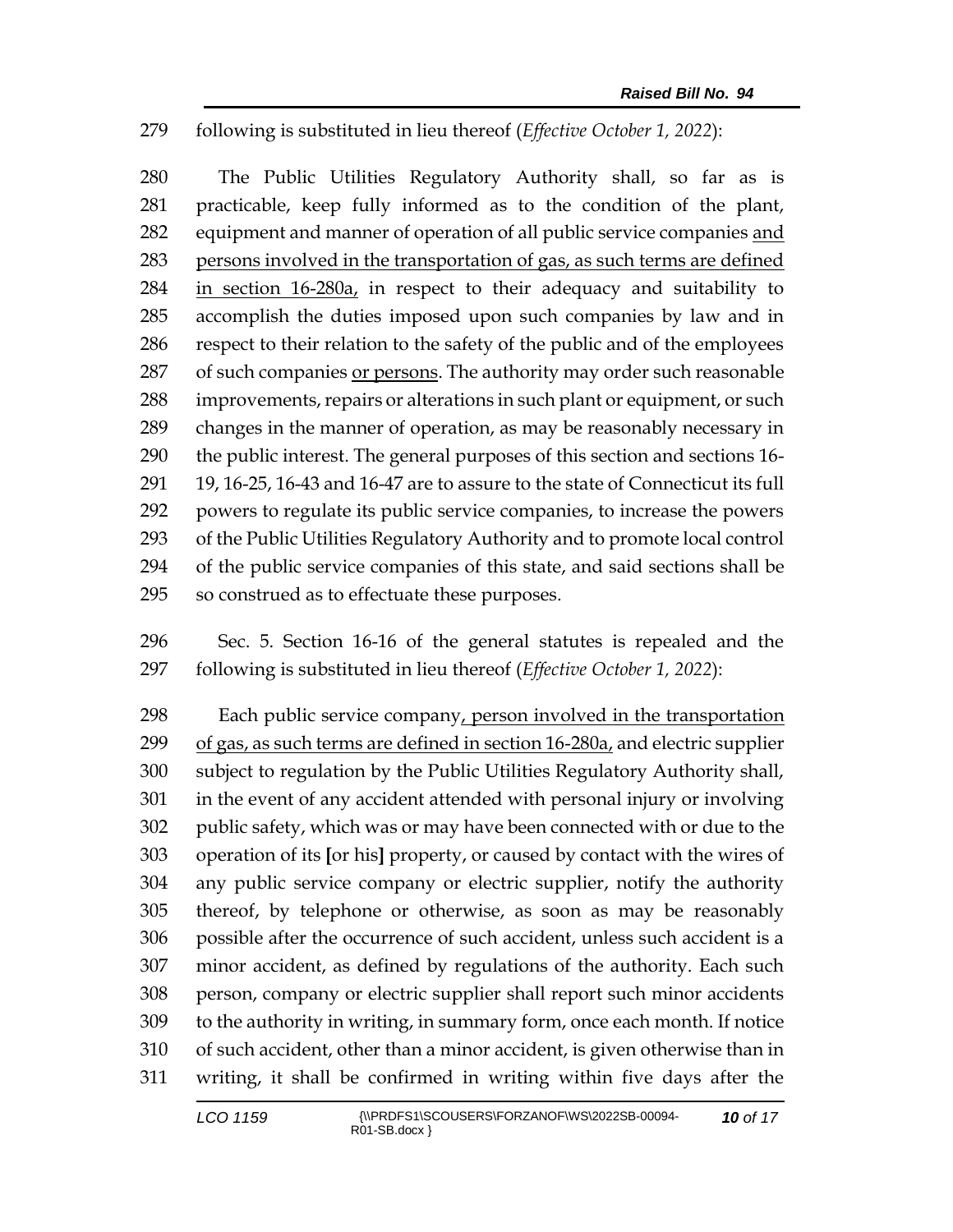occurrence of such accident. Any person, company or electric supplier failing to comply with the provisions of this section shall be fined not more than five hundred dollars for each offense.

 Sec. 6. Section 16-41 of the general statutes is repealed and the following is substituted in lieu thereof (*Effective October 1, 2022*):

 (a) Each (1) public service company and its officers, agents and employees, (2) electric supplier or person providing electric generation services without a license in violation of section 16-245, and its officers, agents and employees, (3) certified telecommunications provider or person providing telecommunications services without authorization pursuant to sections 16-247f to 16-247h, inclusive, and its officers, agents and employees, (4) person, public agency or public utility, as such terms are defined in section 16-345, subject to the requirements of chapter 293, (5) person subject to the registration requirements under section 16- 258a, (6) cellular mobile telephone carrier, as described in section 16- 250b, (7) Connecticut electric efficiency partner, as defined in section 16- 243v, (8) company, as defined in section 16-49, **[**and**]** (9) entity approved to submeter pursuant to section 16-19ff, and (10) person involved in the transportation of gas, as such terms are defined in section 16-280a, shall obey, observe and comply with all applicable provisions of this title and each applicable order made or applicable regulations adopted by the Public Utilities Regulatory Authority by virtue of this title as long as the same remains in force. Any such company, electric supplier, certified telecommunications provider, cellular mobile telephone carrier, Connecticut electric efficiency partner, entity approved to submeter, person, any officer, agent or employee thereof, public agency or public utility which the authority finds has failed to obey or comply with any such provision of this title, order or regulation shall be fined, ordered to pay restitution to customers or ordered to pay a combination of a fine and restitution by order of the authority in accordance with the penalty prescribed for the violated provision of this title or, if no penalty is prescribed, not more than ten thousand dollars for each offense, except that the penalty shall be a fine, restitution to customers or a combination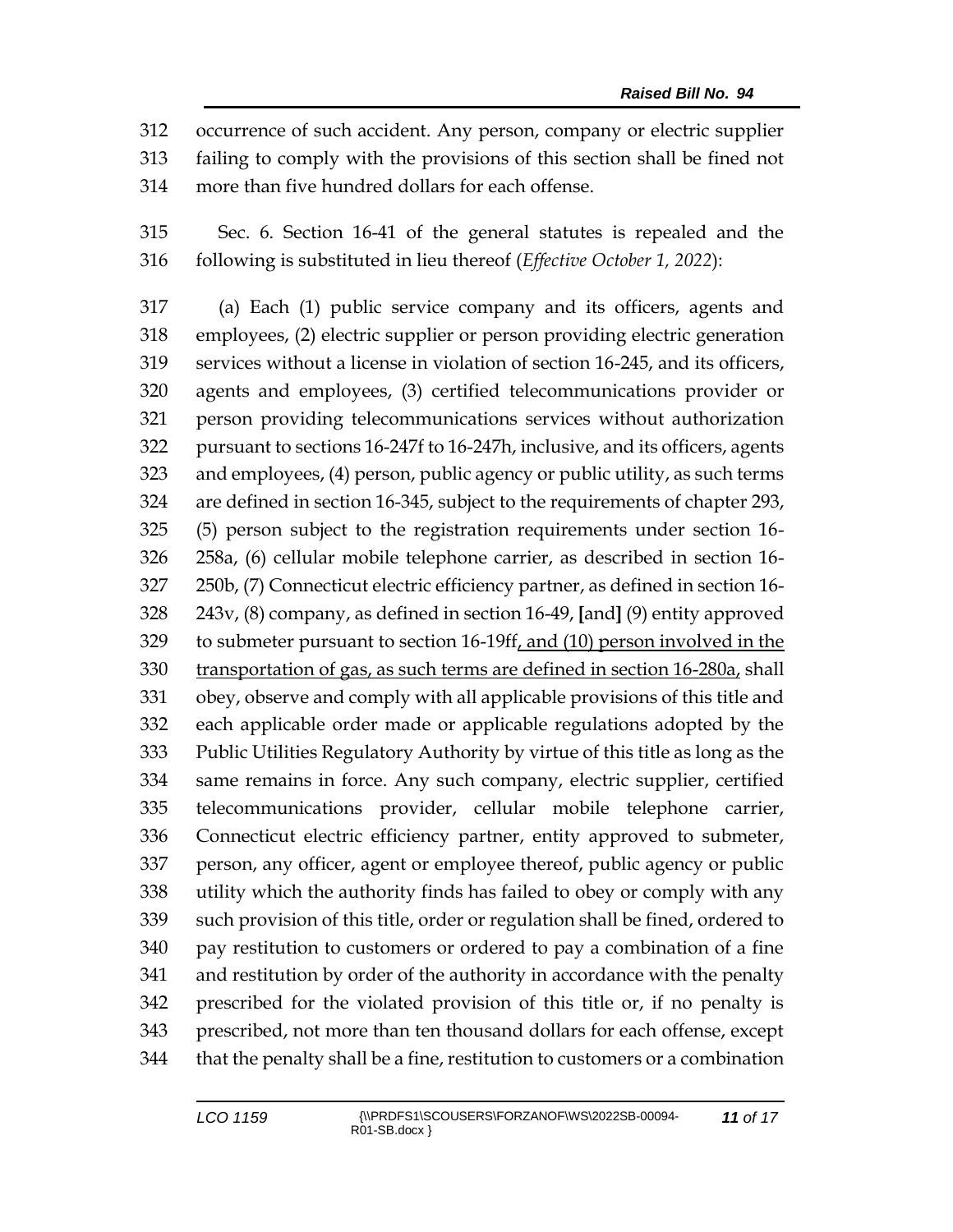of a fine and restitution of not more than forty thousand dollars for failure to comply with an order of the authority made in accordance with the provisions of section 16-19 or 16-247k or within thirty days of such order or within any specific time period for compliance specified in such order. The authority may direct a portion of any fine levied pursuant to this section to be paid to a nonprofit agency engaged in energy assistance programs named by the authority in its decision or notice of violation. Each distinct violation of any such provision of this title, order or regulation shall be a separate offense and, in case of a continued violation, each day thereof shall be deemed a separate offense. Each such penalty and any interest charged pursuant to subsection (g) or (h) of section 16-49 shall be excluded from operating expenses for purposes of rate-making.

 (b) Any regional water authority, any regional water district, any municipal gas or electric plant established under chapter 101, any municipal waterworks system established under chapter 102, or any other municipality or department thereof owning, leasing, operating or managing a plant for the supplying or furnishing of any public utility, which the Public Utilities Regulatory Authority finds has failed to comply with the procedures of section 16-29, shall be subject to a civil penalty of not more than five thousand dollars for any annual report which is not submitted or submitted late in violation of said section.

 (c) If the authority has reason to believe that a violation has occurred for which a civil penalty is authorized by subsection (a) or (b) of this section, it shall notify the alleged violator by certified mail, return receipt requested, or by personal service. The notice shall include:

 (1) A reference to the sections of the title, regulation or order involved;

(2) A short and plain statement of the matter asserted or charged;

(3) A statement of the prescribed civil penalty for the violation; and

(4) A statement of the person's right to a hearing.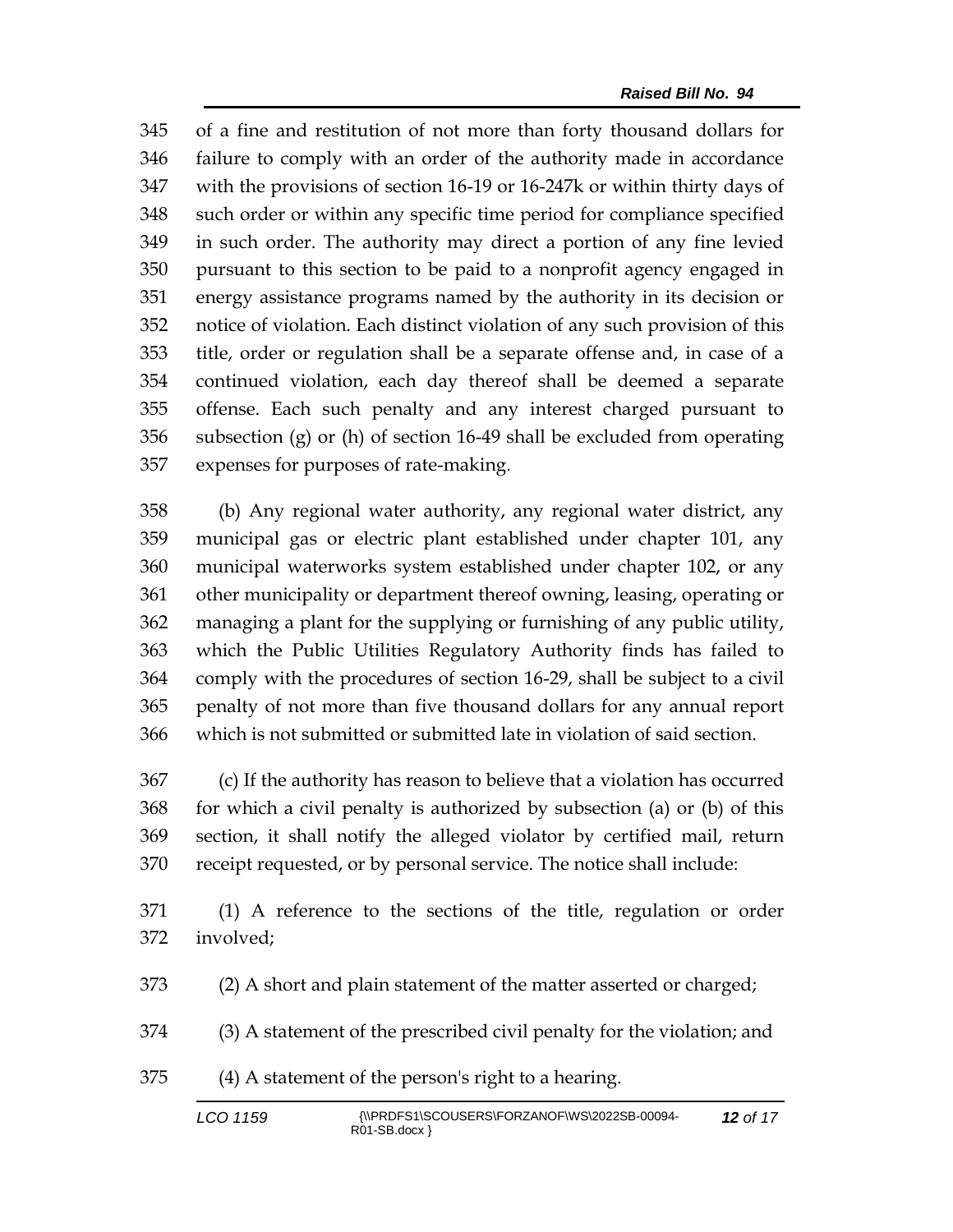(d) The person to whom the notice is addressed shall have twenty days from the date of receipt of the notice in which to deliver to the authority a written application for a hearing. If a hearing is requested, then, after a hearing and upon a finding that a violation has occurred, the authority may issue a final order assessing a civil penalty under this section which shall not be greater than the maximum penalty **[**stated in the notice**]** permitted by law. If a hearing is not requested, or if such a request is later withdrawn, then the notice shall, on the first day after the expiration of the twenty-day period or on the first day after the withdrawal of the request for hearing, whichever is later, become a final order of the authority and the matters asserted or charged in the notice shall be deemed admitted, unless the notice is modified by a consent order before it becomes a final order. A consent order shall be deemed a final order.

 (e) All hearings under this section shall be conducted under sections 4-176e to 4-184, inclusive. The final order of the authority assessing a civil penalty shall be subject to appeal under section 4-183. No challenge to any final order of the authority assessing a civil penalty shall be allowed as to any issue which could have been raised by an appeal of an earlier order of the authority. Any civil penalty authorized by this section shall become due and payable (1) at the time of receipt of a final order in the case of a civil penalty assessed in such order after a hearing, (2) on the first day after the expiration of the period in which a hearing may be requested if no hearing is requested, or (3) on the first day after the withdrawal of a request for hearing.

 (f) A civil penalty assessed in a final order of the authority under this section may be enforced in the same manner as a judgment of the Superior Court. The final order shall be delivered to the respondent by personal service or by certified mail, return receipt requested. After entry of such final order, the authority may file a transcript without the payment of costs, in the office of the clerk of the superior court in the judicial district in which the respondent resides, has a place of business, owns real property, or in which any real property which is the subject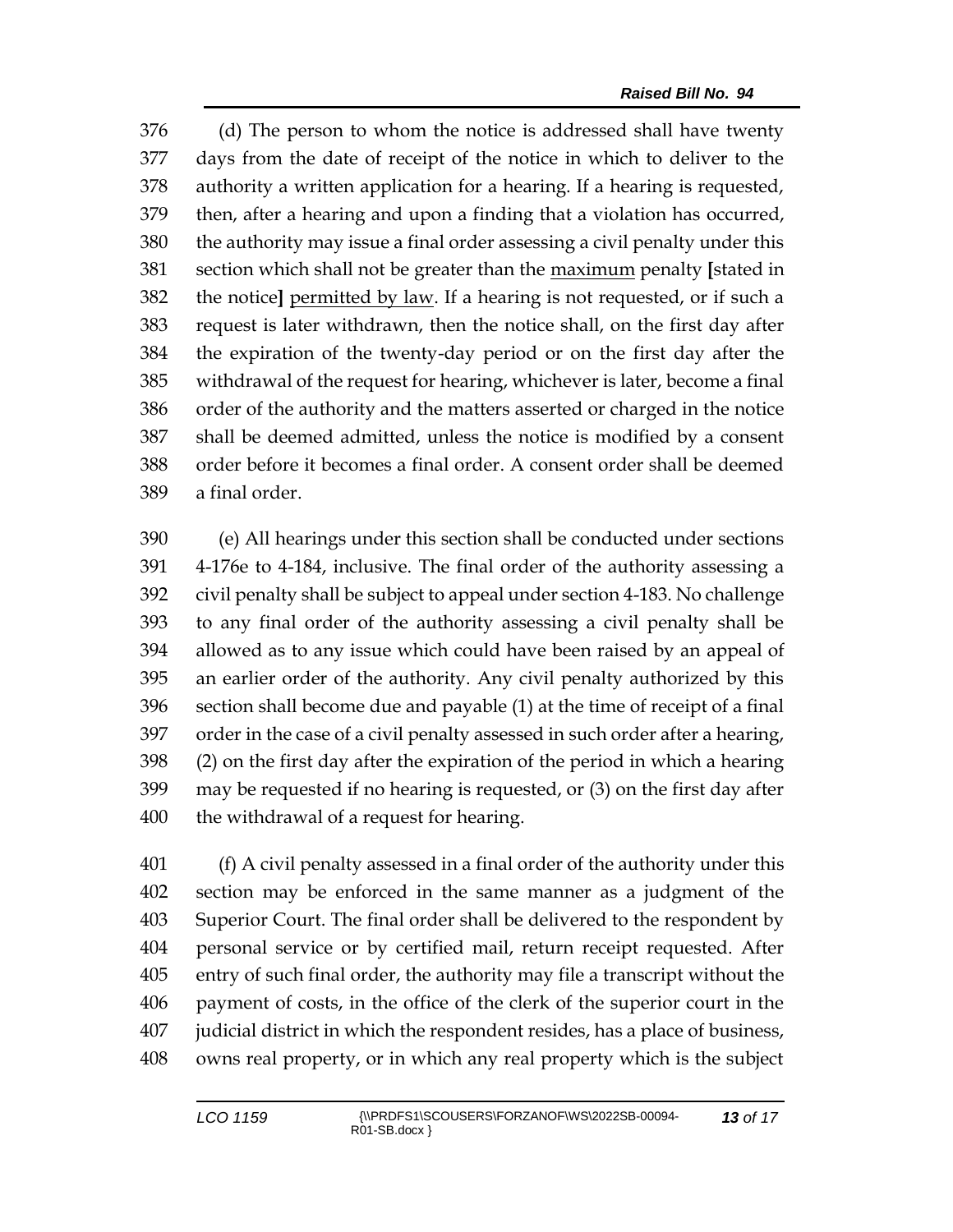of the proceedings is located or, if the respondent is not a resident of the state of Connecticut, in the judicial district of Hartford. Upon the filing, the clerk shall docket the order in the same manner and with the same effect as a judgment entered in the superior court within the judicial district. Upon the docketing, the order may be enforced as a judgment of the court.

 Sec. 7. Subsection (c) of section 16-280b of the general statutes is repealed and the following is substituted in lieu thereof (*Effective October 1, 2022*):

 (c) The authority may issue a waiver of any federal safety standards or any regulations adopted by the authority pursuant to subsection (b) of this section in individual cases where warranted by local circumstances or conditions, consistent with public safety and authorized under the federal act.

 Sec. 8. Section 16-280c of the general statutes is repealed and the following is substituted in lieu thereof (*Effective October 1, 2022*):

 **[**Each**]** The federal safety **[**standard**]** standards applicable to **[**pipeline facilities and**]** the transportation of gas established under the provisions of the federal act, contained in 49 CFR 191 to 49 CFR 193, inclusive, and  $49$  CFR  $199<sub>t</sub>$  as the same are, from time to time, made effective, or any regulation adopted by the authority pursuant to subsection (b) or (c) of section 16-280b, as amended by this act, shall be the standards of the state.

 Sec. 9. Subsection (a) of section 16-280e of the general statutes is repealed and the following is substituted in lieu thereof (*Effective October 1, 2022*):

 (a) Any person that violates any provision of the federal act, any regulation issued under the federal act, any provision of this chapter or any regulation adopted by the authority pursuant to subsection (b) or 438 (c) of section 16-280b, as amended by this act, shall be subject to a civil 439 penalty not to exceed the higher of the maximum civil penalty provided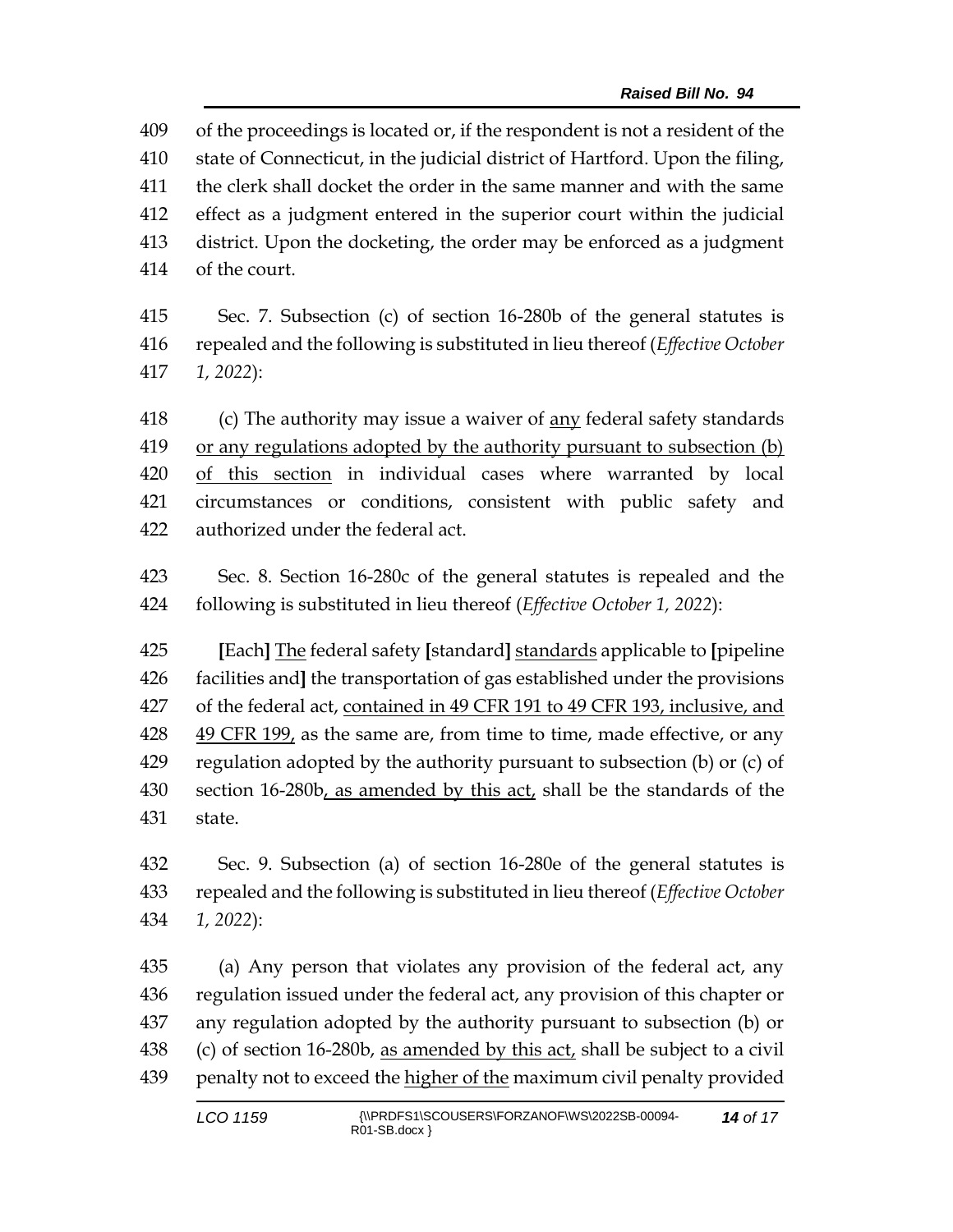under 49 USC 60122(a), as amended, or 49 CFR 190.223(a), as amended from time to time.

 Sec. 10. (NEW) (*Effective October 1, 2022*) The utility commissioners, as defined in section 16-1 of the general statutes, or their designees, shall have the authority to cause any work performed by any person involved in the transportation of gas, as such terms are defined in section 16-280a of the general statutes, to cease immediately if said work may endanger any person.

 Sec. 11. Section 16-354 of the general statutes is repealed and the following is substituted in lieu thereof (*Effective October 1, 2022*):

 A person, public agency or public utility responsible for excavating, discharging explosives or demolition shall exercise reasonable care when working in proximity to the underground facilities of any public utility and shall comply with such safety standards and other requirements as the authority shall prescribe by regulations adopted pursuant to section 16-357. If the facilities are likely to be exposed, such support shall be provided as may be reasonably necessary for protection of the facilities. If excavation is within the approximate location of facilities containing combustible or hazardous fluids or gases, only hand digging or soft digging shall be employed. As used in this section, "soft digging" means a nonmechanical and nondestructive process used to excavate and evacuate soils at a controlled rate, using high pressure water or air jet to break up the soil, often in conjunction with a high power vacuum unit to extract the soil without damaging the facilities. In the event that an immediate life-threatening hazard resulting from a wilful violation of this chapter, or of such regulations adopted pursuant to section 16-357, is identified, the utility commissioners, as defined in 467 section 16-1, or their designees, shall immediately notify the person, public agency or public utility responsible for excavating, discharging explosives or demolition of said hazard and violation. Upon receipt of such notification, the person, public agency or public utility responsible for excavating, discharging explosives or demolition shall promptly abate said hazard and violation. In the event that said hazard and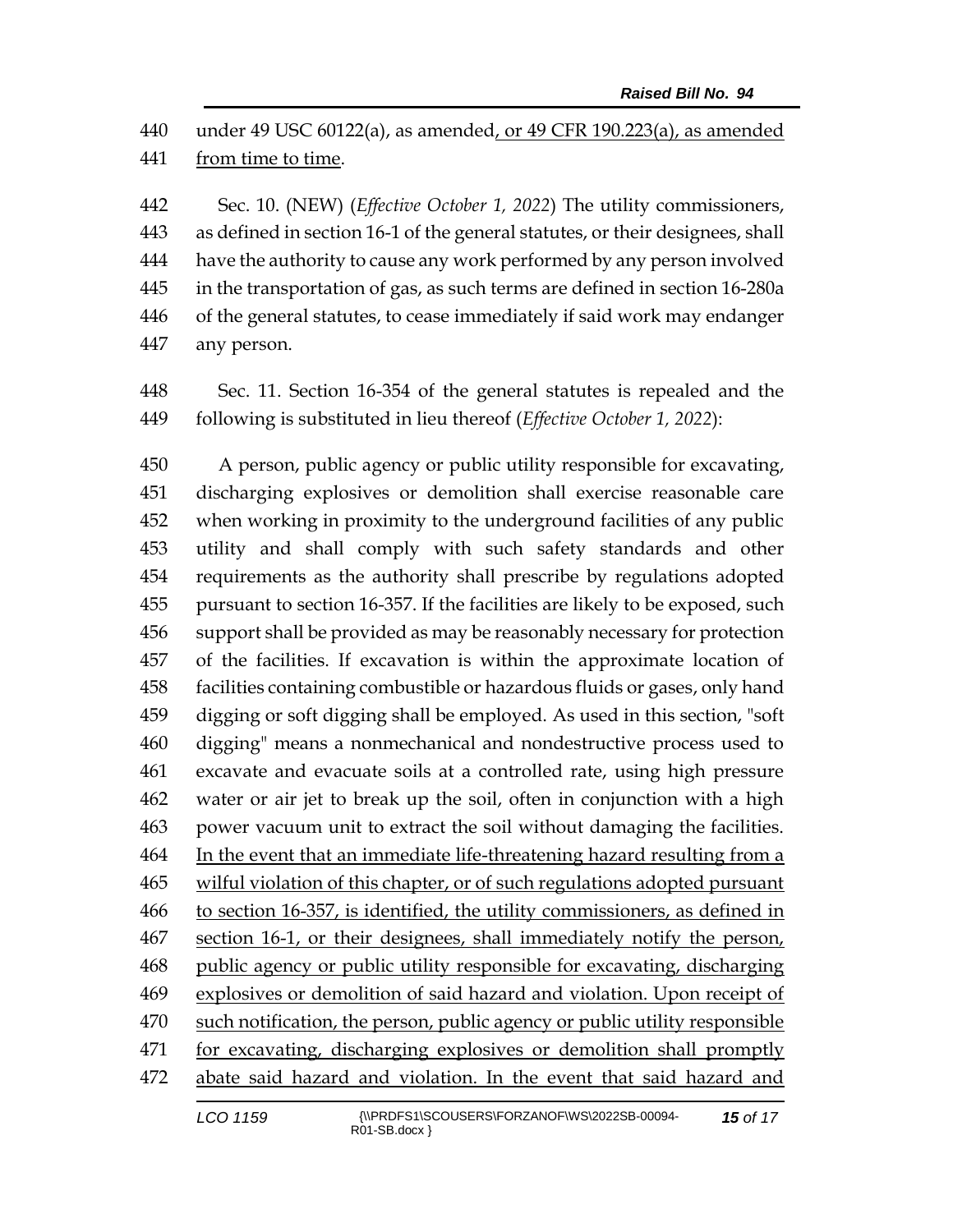violation is not abated in a reasonable time frame, the utility commissioners, or their designees, shall have the authority to cause the excavation, discharge of explosives or demolition to cease immediately until said hazard and violation have been abated.

477 Sec. 12. Subdivision (1) of subsection (a) of section 8-31c of the general 478 statutes is repealed and the following is substituted in lieu thereof 479 (*Effective October 1, 2022*):

 (a) (1) Wherever the term "regional planning agency" is used in the following general statutes, the term "regional council of governments" shall be substituted in lieu thereof; and (2) wherever the term "regional planning agencies" is used in the following general statutes, the term "regional councils of governments" shall be substituted in lieu thereof: 8-35b, 8-35c, 8-164, 8-166, 8-189, 8-336f, 8-384, 13b-38a, 13b-79*ll*, 16-32f, 16-50*l*, **[**16-358,**]** 16a-28, 16a-35c, 22-26dd, 22a-102, 22a-118, 22a-137, 22a- 207, 22a-352, 23-8, 25-33e to 25-33h, inclusive, 25-68d, 25-102qq and 25- 488 233.

489 Sec. 13. Sections 16-358 and 16-359 of the general statutes are 490 repealed. (*Effective October 1, 2022*)

| sections: |                 |                  |
|-----------|-----------------|------------------|
|           |                 |                  |
| Section 1 | October 1, 2022 | $16 - 7$         |
| Sec. 2    | October 1, 2022 | $16 - 8$         |
| Sec. $3$  | October 1, 2022 | $16-8a$          |
| Sec. 4    | October 1, 2022 | 16-11            |
| Sec. 5    | October 1, 2022 | $16-16$          |
| Sec. 6    | October 1, 2022 | 16-41            |
| Sec. 7    | October 1, 2022 | $16 - 280b(c)$   |
| Sec. $8$  | October 1, 2022 | $16 - 280c$      |
| Sec. 9    | October 1, 2022 | $16-280e(a)$     |
| Sec. 10   | October 1, 2022 | New section      |
| Sec. 11   | October 1, 2022 | 16-354           |
| Sec. 12   | October 1, 2022 | $8-31c(a)(1)$    |
| Sec. 13   | October 1, 2022 | Repealer section |

This act shall take effect as follows and shall amend the following